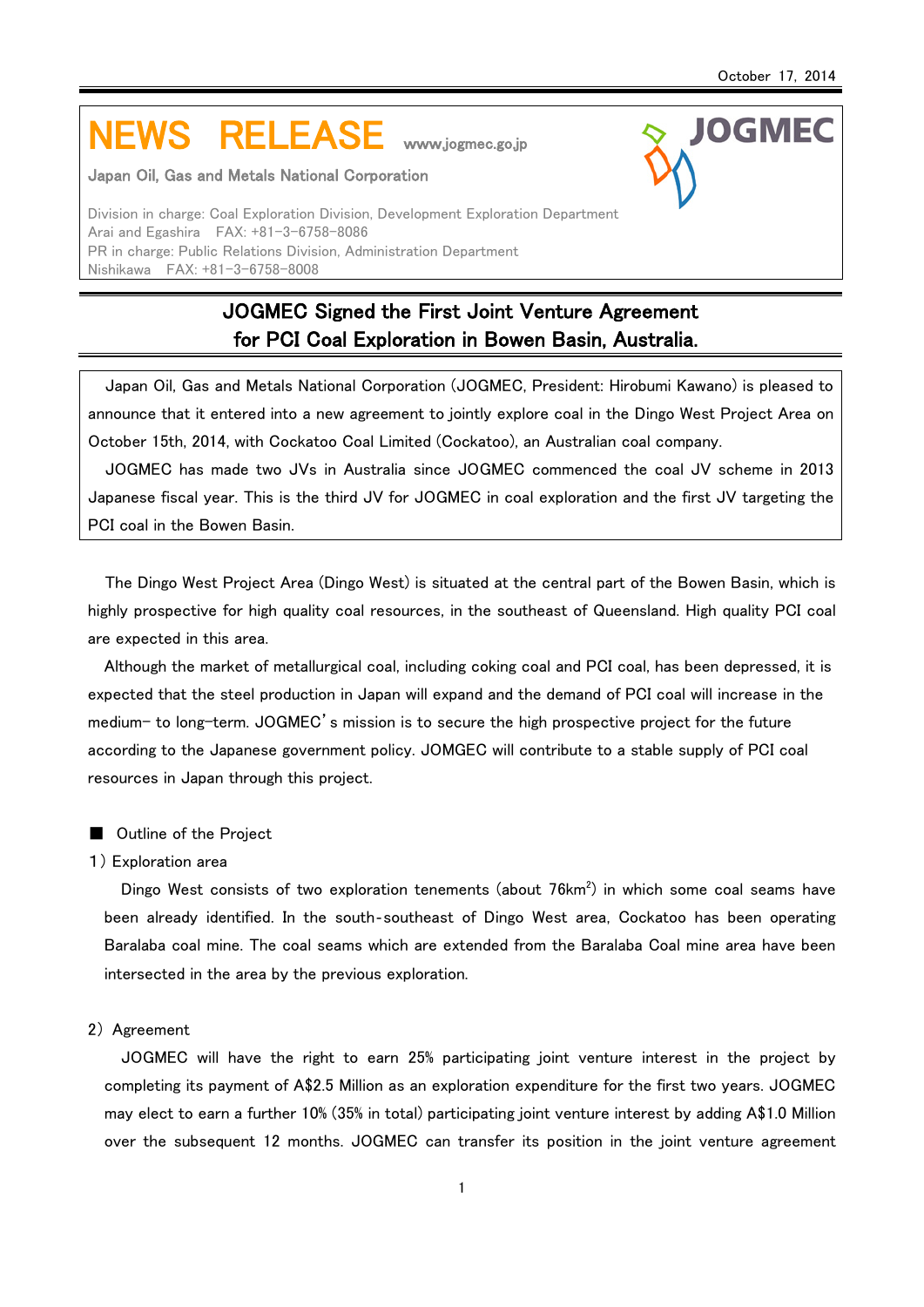including its acquired interest to a Japanese company during the term of the agreement.

#### 3) Exploration

The location of two tenements is indicated in Figure 1. Some coal seams have been identified in the Tenement 1 by Cockatoo and other previous tenement holders. Especially, the north part of the Tenement 1 has potential for high quality PCI coal minable by opencut. Moreover, it is highly expected that coal resources would exist in the Tenement 2 by the prospecting geological structure. Seismic and drilling survey will be conducted in this project in order to clarify the distribution of coal seams.

# ■ Cockatoo Coal Limited

It is a coal exploration and development company which has plenty of tenements not only in Bowen Basin but also over other areas in Queensland. The company listed on the Australian Stock Exchange in 2005. They operate Baralaba Coal Mine and now plan to expand it to the north area. Current production in the mine is around 1.0 million ton per year, though Cockatoo expects to receive Government approval to mine at 3.5 million ton per year in 2015

# ■ PCI(Pulverized Coal Injection) Cola

PCI coal, has high combustibility and grindability, is used for increasing the temperature of a blast-furnace.